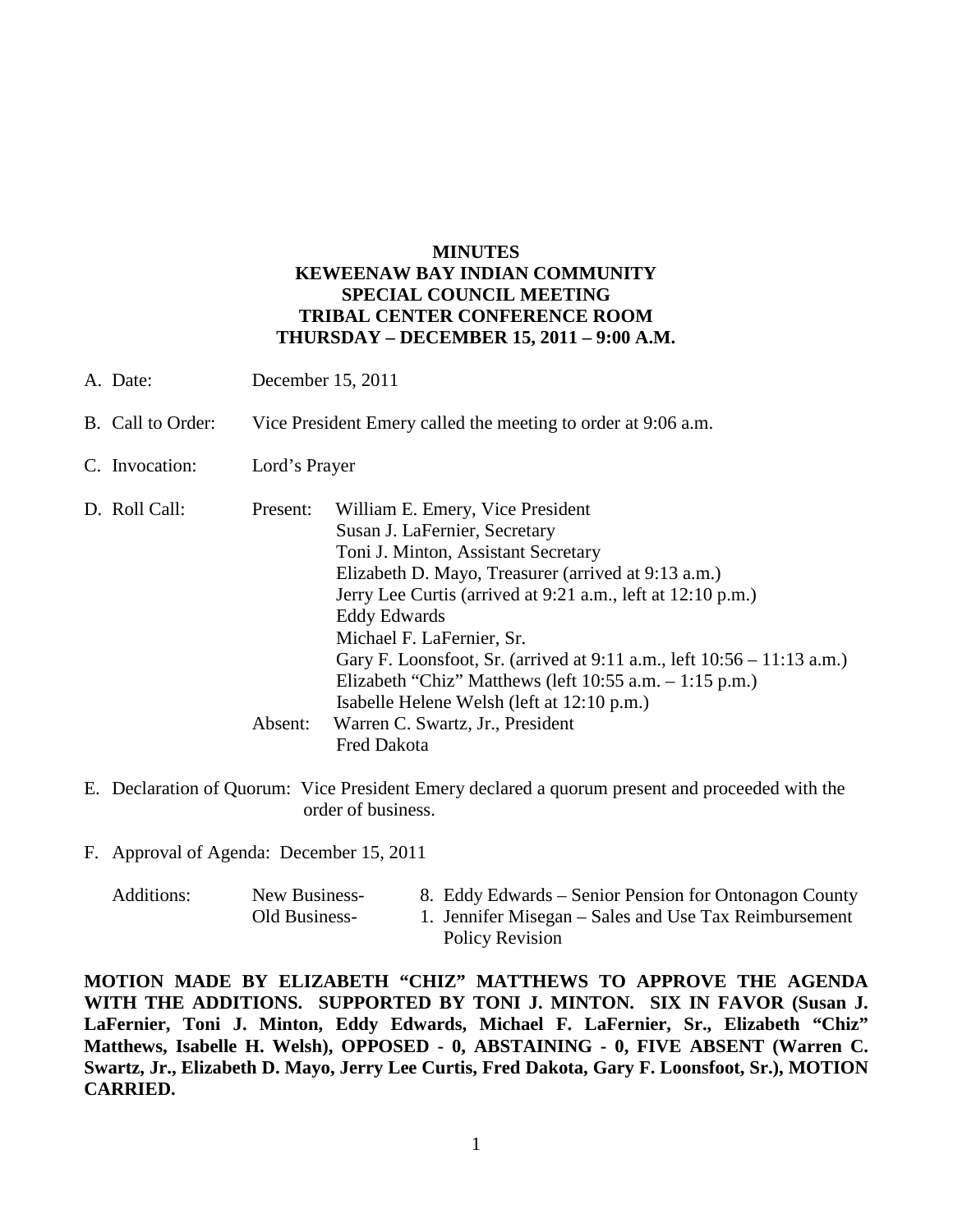# **Gary Loonsfoot, Sr. arrived at 9:11 a.m.)**

- G. For Your Information:
	- 1. NRD Distribution of Radon Test Kits during January Radon Action Month
	- 2. VOIGT Intertribal Task Force Meeting Minutes 11/3/11 Odanah, WI
	- 3. FY2010 HUD Rural Innovation Fund Indian Economic Development and Entrepreneurship Application Selected for Funding (\$800,000.00)
- H. Approval of Meeting Minutes:

## **Elizabeth Mayo arrived at 9:13 a.m.**

1. April 7, 2011

**MOTION MADE BY GARY F. LOONSFOOT, SR. TO APPROVE THE APRIL 7, 2011 MEETING MINUTES. SUPPORTED BY ELIZABETH "CHIZ" MATTHEWS. SEVEN IN FAVOR (Susan J. LaFernier, Toni J. Minton, Eddy Edwards, Michael F. LaFernier, Sr., Gary F. Loonsfoot, Sr., Elizabeth "Chiz" Matthews, Isabelle H. Welsh), OPPOSED - 0, ONE ABSTAINING (Elizabeth D. Mayo), THREE ABSENT (Warren C. Swartz, Jr., Jerry Lee Curtis, Fred Dakota), MOTION CARRIED.**

2. April 14, 2011

**MOTION MADE BY ELIZABETH D. MAYO TO APPROVE THE APRIL 14, 2011 MEETING MINUTES. SUPPORTED BY MICHAEL F. LAFERNIER, SR. SEVEN IN FAVOR (Susan J. LaFernier, Toni J. Minton, Elizabeth D. Mayo, Michael F. LaFernier, Sr., Gary F. Loonsfoot, Sr., Elizabeth "Chiz" Matthews, Isabelle H. Welsh), OPPOSED - 0, ONE ABSTAINING (Eddy Edwards), THREE ABSENT (Warren C. Swartz, Jr., Jerry Lee Curtis, Fred Dakota), MOTION CARRIED.**

3. April 21, 2011

**MOTION MADE BY EDDY EDWARDS TO APPROVE THE APRIL 21, 2011 MEETING MINUTES. SUPPORTED BY ISABELLE H. WELSH. EIGHT IN FAVOR (Susan J. LaFernier, Toni J. Minton, Elizabeth D. Mayo, Eddy Edwards, Michael F. LaFernier, Sr., Gary F. Loonsfoot, Sr., Elizabeth "Chiz" Matthews, Isabelle H. Welsh), OPPOSED - 0, ABSTAINING - 0, THREE ABSENT (Warren C. Swartz, Jr., Jerry Lee Curtis, Fred Dakota), MOTION CARRIED.**

## **Jerry Lee Curtis arrived at 9:21 a.m.**

- I. New Business:
	- 1. Larry Denomie III, CEO Weekly Update available for your review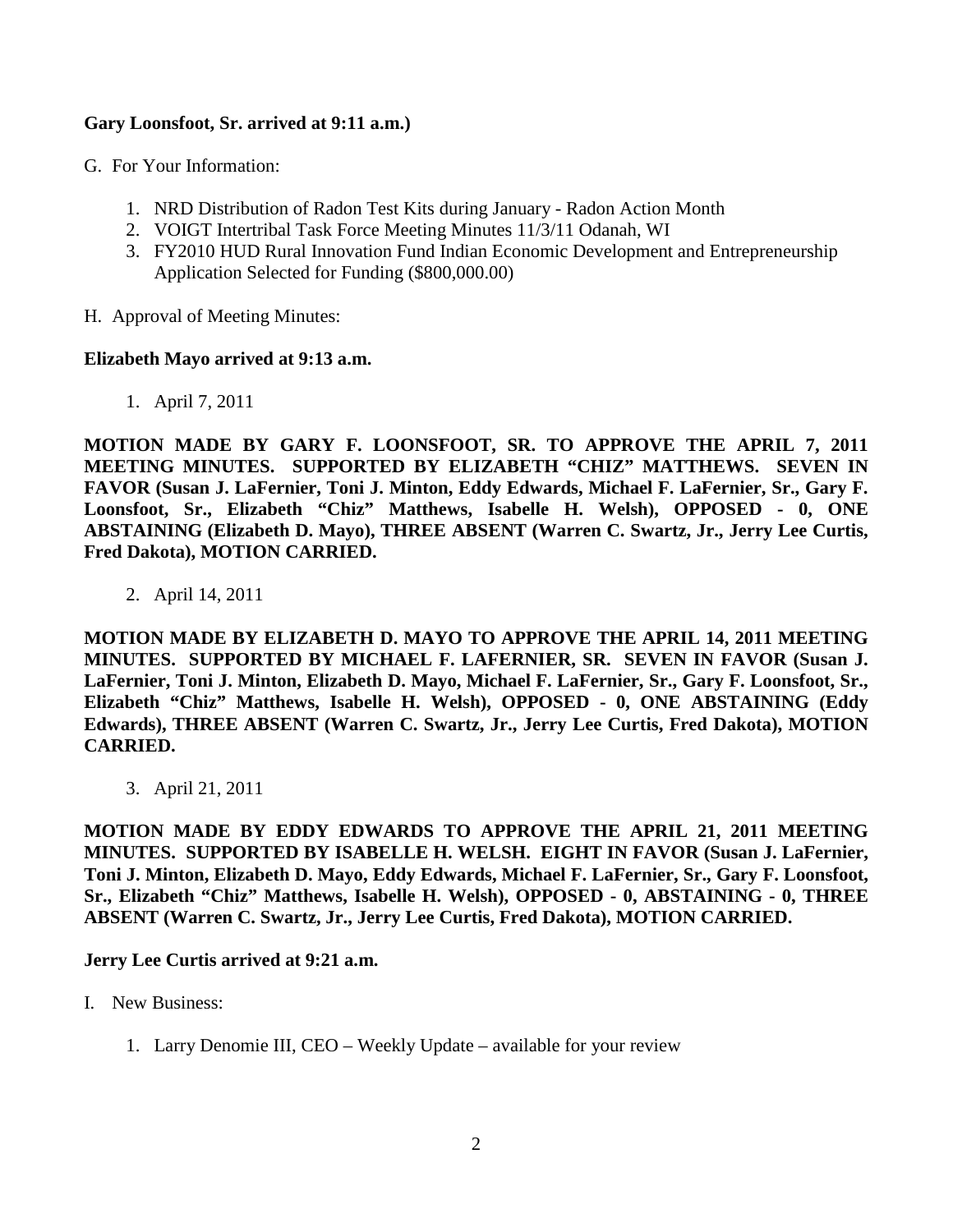2. Judy Heath, Social Services Director – Conducting Background/Character Investigations On-Site Training Program (35-43 persons) February 16-17, 2012

**MOTION MADE BY SUSAN J. LAFERNIER TO APPROVE THE CONFIRMATION FOR THE ON-SITE TRAINING PROGRAM FOR CONDUCTING "BACKGROUND AND CHARACTER INVESTIGATIONS" UNDER P.L.101-630. SUPPORTED BY ELIZABETH D. MAYO. NINE IN FAVOR (Susan J. LaFernier, Toni J. Minton, Elizabeth D. Mayo, Jerry Lee Curtis, Eddy Edwards, Michael F. LaFernier, Sr., Gary F. Loonsfoot, Sr., Elizabeth "Chiz" Matthews, Isabelle H. Welsh), OPPOSED - 0, ABSTAINING - 0, TWO ABSENT (Warren C. Swartz, Jr., Fred Dakota), MOTION CARRIED.**

3. Jason Ayres, Realty Officer (not present) – Resolution KB-1867-2011 Daniel R. and Elizabeth H. Connor Residential Lease (Beartown Housing Division)

**MOTION MADE BY EDDY EDWARDS TO APPROVE RESOLUTION KB-1867-2011 DANIEL R. AND ELIZABETH H. CONNOR RESIDENTIAL LEASE. SUPPORTED BY ELIZABETH "CHIZ" MATTHEWS. SEVEN IN FAVOR (Susan J. LaFernier, Toni J. Minton, Elizabeth D. Mayo, Jerry Lee Curtis, Eddy Edwards, Elizabeth "Chiz" Matthews, Isabelle H. Welsh), OPPOSED - 0, TWO ABSTAINING (Michael F. LaFernier, Sr., Gary F. Loonsfoot, Sr.), TWO ABSENT (Warren C. Swartz, Jr., Fred Dakota), MOTION CARRIED.**

4. Jim Stingle, Grant Writer – Resolution KB-1866-2011 FY2012 ICDBG Solid Waste Management Facility Application for Transfer Station Equipment and Site Work Estimates (\$600,000.00)

**MOTION MADE BY EDDY EDWARDS TO APPROVE RESOLUTION KB-1866-2011 ICDBG TRANSER STATION. SUPPORTED BY SUSAN J. LAFERNIER. NINE IN FAVOR (Susan J. LaFernier, Toni J. Minton, Elizabeth D. Mayo, Jerry Lee Curtis, Eddy Edwards, Michael F. LaFernier, Sr., Gary F. Loonsfoot, Sr., Elizabeth "Chiz" Matthews, Isabelle H. Welsh), OPPOSED - 0, ABSTAINING - 0, TWO ABSENT (Warren C. Swartz, Jr., Fred Dakota), MOTION CARRIED.**

5. Elizabeth Mayo, Treasurer/Hannah Misegan – Donation Request for Baraga County RICC Christmas Party December 21, 2011 at the KC

**MOTION MADE BY EDDY EDWARDS TO APPROVE THE DONATION REQUEST BY HANNAH MISEGAN OF \$1,000.00 FOR THE RICC ANNUAL CHRISTMAS PARTY. SUPPORTED BY JERRY LEE CURTIS. EIGHT IN FAVOR (Susan J. LaFernier, Toni J. Minton, Elizabeth D. Mayo, Jerry Lee Curtis, Eddy Edwards, Michael F. LaFernier, Sr., Gary F. Loonsfoot, Sr., Elizabeth "Chiz" Matthews), OPPOSED - 0, ONE ABSTAINING (Isabelle H. Welsh), TWO ABSENT (Warren C. Swartz, Jr., Fred Dakota), MOTION CARRIED.**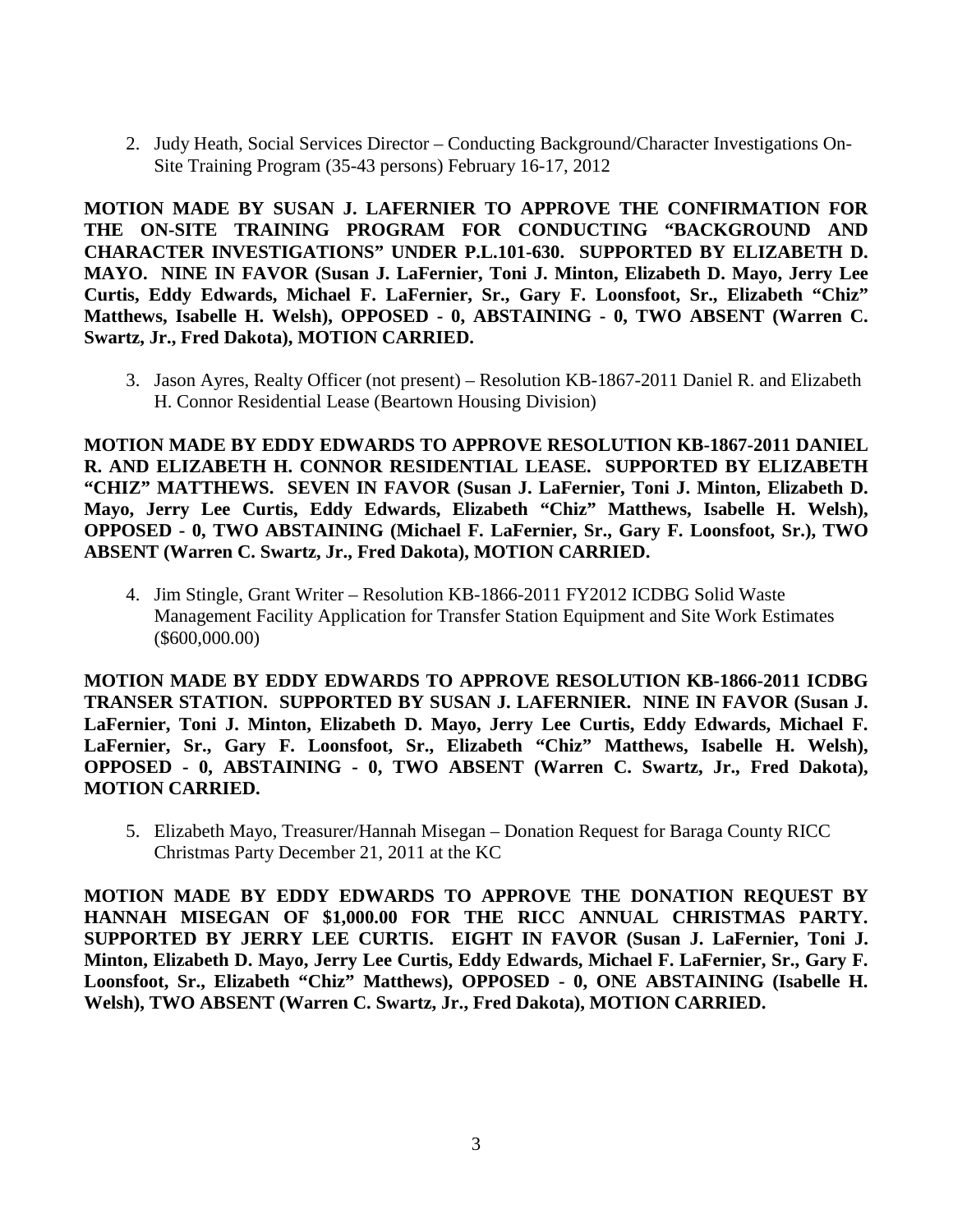6. John Baker, Attorney – Renewal Business License Fadil Ibraimi Red Apple Family Restaurant

**MOTION MADE BY EDDY EDWARDS TO APPROVE THE RED APPLE RESTAURANT BUSINESS LICENSE RENEWAL. SUPPORTED BY MICHAEL F. LAFERNIER, SR. NINE IN FAVOR (Susan J. LaFernier, Toni J. Minton, Elizabeth D. Mayo, Jerry Lee Curtis, Eddy Edwards, Michael F. LaFernier, Sr., Gary F. Loonsfoot, Sr., Elizabeth "Chiz" Matthews, Isabelle H. Welsh), OPPOSED - 0, ABSTAINING - 0, TWO ABSENT (Warren C. Swartz, Jr., Fred Dakota), MOTION CARRIED.**

## **Break: 10:13 – 10:28 a.m.**

7. Ed Janisse, Radio Station Manager/Larry Denomie III, CEO – Facility Update

Ed prepared a PowerPoint presentation for the Council, "The Key to Success" containing his ideas to maximize the resources and minimize the expenses at Eagle Radio WCUP AND WGLI. Phase 1 of his presentation is to consolidate both offices. Phase 2 would include a noticeable savings every month with fewer expenses. The Council requested more information.

#### **Elizabeth Matthews left at 10:55 a.m.**

#### **Gary Loonsfoot, Sr. left 10:56 – 11:13 a.m.**

8. Eddy Edwards – Senior Pension for Ontonagon County

Brenda Jackman (present) is requesting on behalf of her mother, Viola Banuchie that she receive the KBIC Senior Pension if she were to move into her home in Ontonagon so she may care for her.

The Council requested a list of Seniors living in Ontonagon County.

There are 26 Tribal members living in Ontonagon County and (7) are 62 years and older.

## **Lunch: 12:10 – 1:15 p.m.**

# **Elizabeth "Chiz" Matthews returned at 1:15 p.m.**

# **Jerry Lee Curtis and Isabelle Welsh left at 12:10 p.m.**

# J. Old Business:

1. Jennifer Misegan – KBIC Sales/Use Tax Reimbursement Policy (Amendment)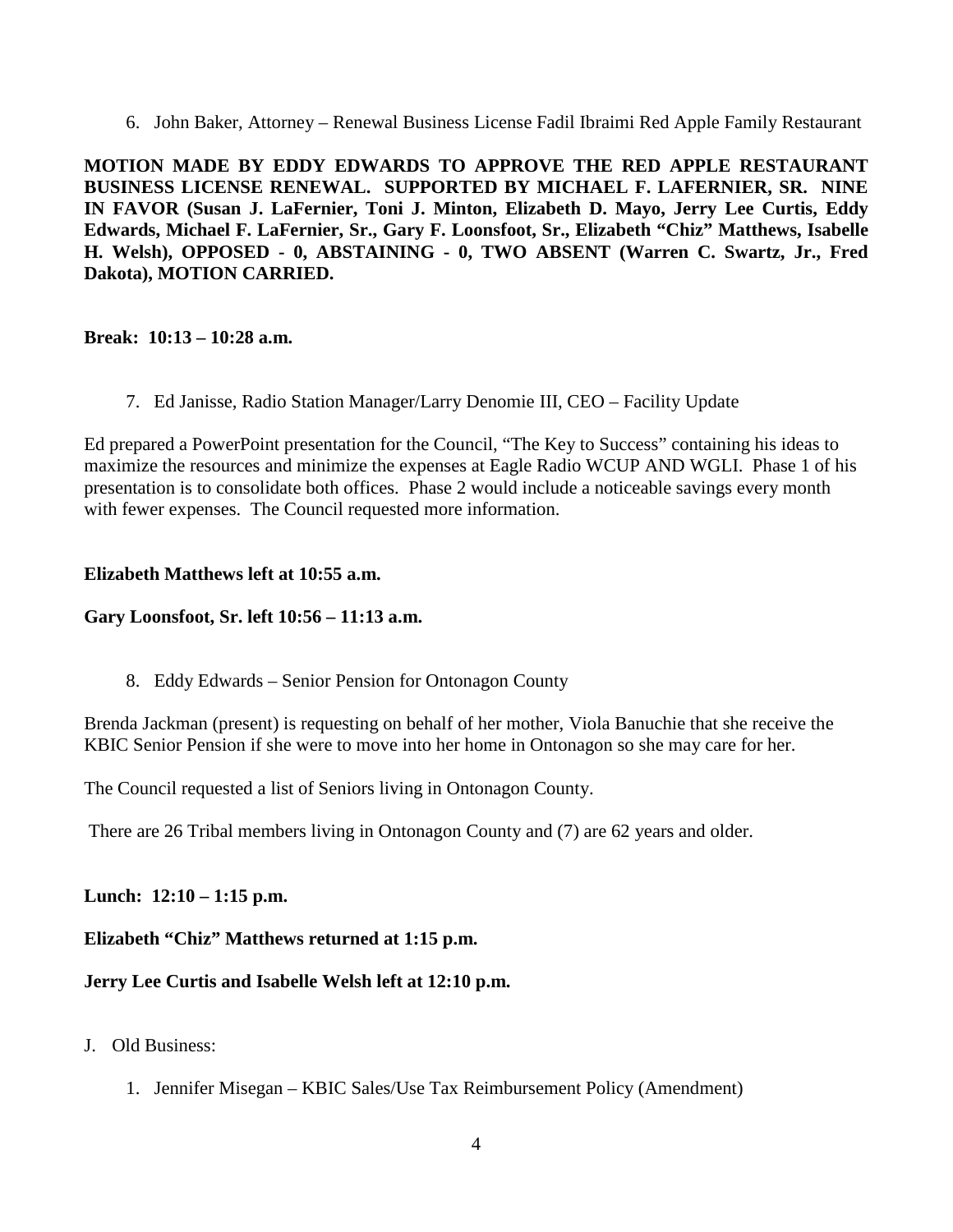**MOTION MADE BY EDDY EDWARDS TO DISCONTINUE ALL STATE TAX REIMBURSEMENTS FOR VEHICLES BECAUSE THE STATE IS NOT REIMBURSING THE TRIBE. SUPPORTED BY GARY F. LOONSFOOT, SR. THREE IN FAVOR (Toni J. Minton, Eddy Edwards, Gary F. Loonsfoot, Sr.), FOUR OPPOSED (Susan J. LaFernier, Elizabeth D. Mayo, Michael F. LaFernier, Sr., Elizabeth "Chiz" Matthews), ABSTAINING - 0, FOUR ABSENT (Warren C. Swartz, Jr., Jerry Lee Curtis, Fred Dakota, Isabelle H. Welsh), MOTION DEFEATED.**

**MOTION MADE BY ELIZABETH D. MAYO TO APPROVE THE SALES/USE TAX REIMBURSEMENT POLICY TO INCLUDE (IN CRITERIA) "ALL OWNERS MUST RESIDE IN THE SAME HOUSEHOLD, UNLESS OWNED ENTIRELY BY TRIBAL MEMBERS WHO ARE ALL LIVING ON THE RESERVATION". SUPPORTED BY TONI J. MINTON. FIVE IN FAVOR (Susan J. LaFernier, Toni J. Minton, Elizabeth D. Mayo, Michael F. LaFernier, Sr., Elizabeth "Chiz" Matthews), OPPOSED - 0, TWO ABSTAINING (Eddy Edwards, Gary F. Loonsfoot, Sr.), FOUR ABSENT (Warren C. Swartz, Jr., Jerry Lee Curtis, Fred Dakota, Isabelle H. Welsh), MOTION CARRIED.**

K. Closed Session:

1. John Baker, Attorney

**MOTION MADE BY GARY F. LOONSFOOT, SR. TO GO INTO CLOSED SESSION AT 1:28 P.M. SUPPORTED BY MICHAEL F. LAFERNIER, SR. FIVE IN FAVOR (Susan J. LaFernier, Toni J. Minton, Michael F. LaFernier, Sr., Gary F. Loonsfoot, Sr., Elizabeth "Chiz" Matthews), TWO OPPOSED (Elizabeth D. Mayo, Eddy Edwards), ABSTAINING - 0, FOUR ABSENT (Warren C. Swartz, Jr., Jerry Lee Curtis, Fred Dakota, Isabelle H. Welsh), MOTION CARRIED.**

**MOTION MADE BY GARY F. LOONSFOOT, SR. TO GO INTO OPEN SESSION AT 1:50 P.M. SUPPORTED BY MICHAEL F. LAFERNIER, SR. SEVEN IN FAVOR (Susan J. LaFernier, Toni J. Minton, Elizabeth D. Mayo, Eddy Edwards, Michael F. LaFernier, Sr., Gary F. Loonsfoot, Sr., Elizabeth "Chiz" Matthews), OPPOSED - 0, ABSTAINING - 0, FOUR ABSENT (Warren C. Swartz, Jr., Jerry Lee Curtis, Fred Dakota, Isabelle H. Welsh), MOTION CARRIED.**

Ronald Demaray and Dorsey and Whitney Professional Services Agreement Addendum – Contract Support Costs Claims Phase II Services

**MOTION MADE BY GARY F. LOONSFOOT, SR. TO APPROVE THE ADDENDUM TO THE PROFESSIONAL SERVICES AGREEMENT WITH RONALD DEMARAY AND DORSEY AND WHITNEY. SUPPORTED BY ELIZABETH "CHIZ" MATTHEWS. SEVEN IN FAVOR (Susan J. LaFernier, Toni J. Minton, Elizabeth D. Mayo, Eddy Edwards, Michael F. LaFernier, Sr., Gary F. Loonsfoot, Sr., Elizabeth "Chiz" Matthews), OPPOSED - 0, ABSTAINING - 0, FOUR ABSENT (Warren C. Swartz, Jr., Jerry Lee Curtis, Fred Dakota, Isabelle H. Welsh), MOTION CARRIED.**